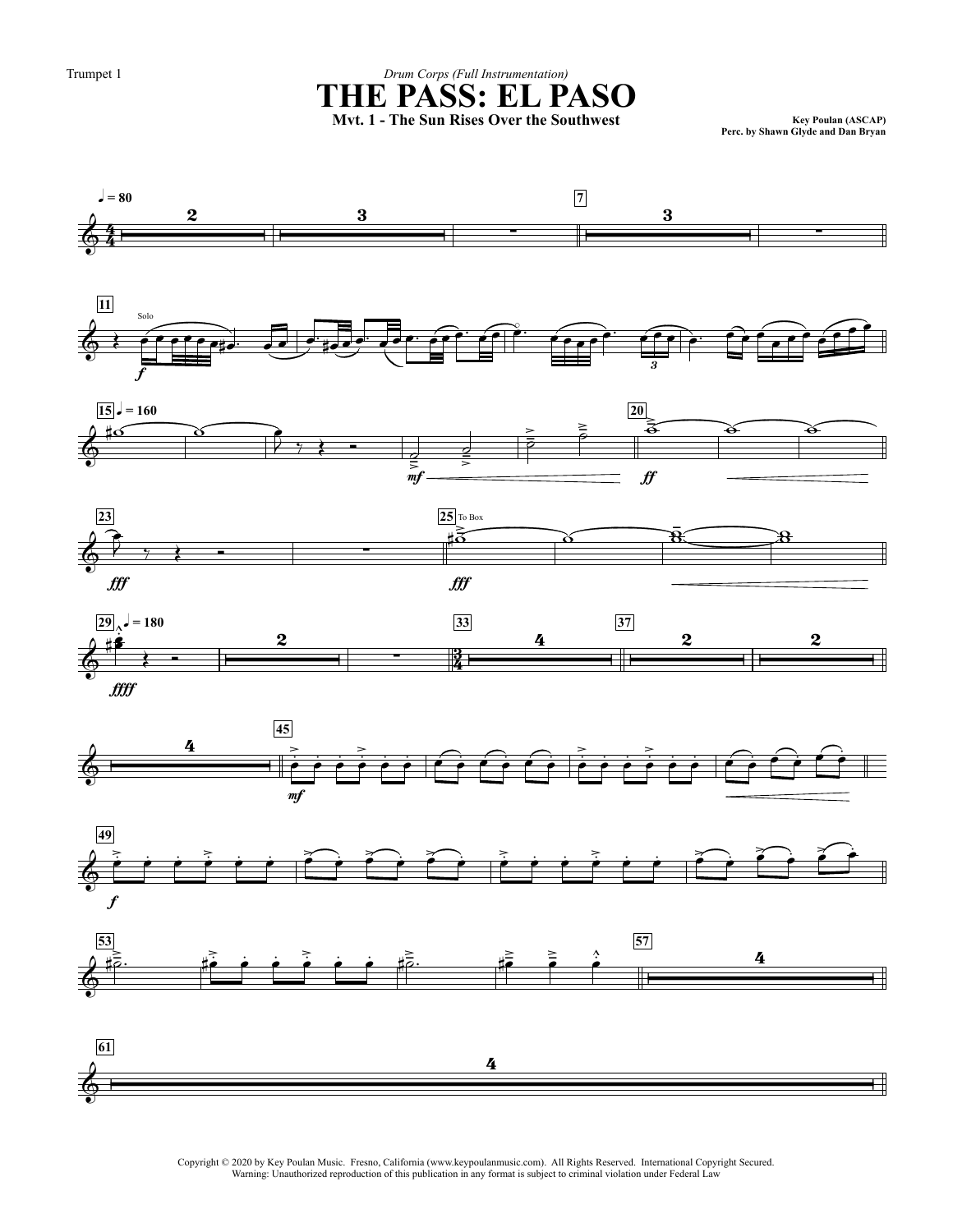











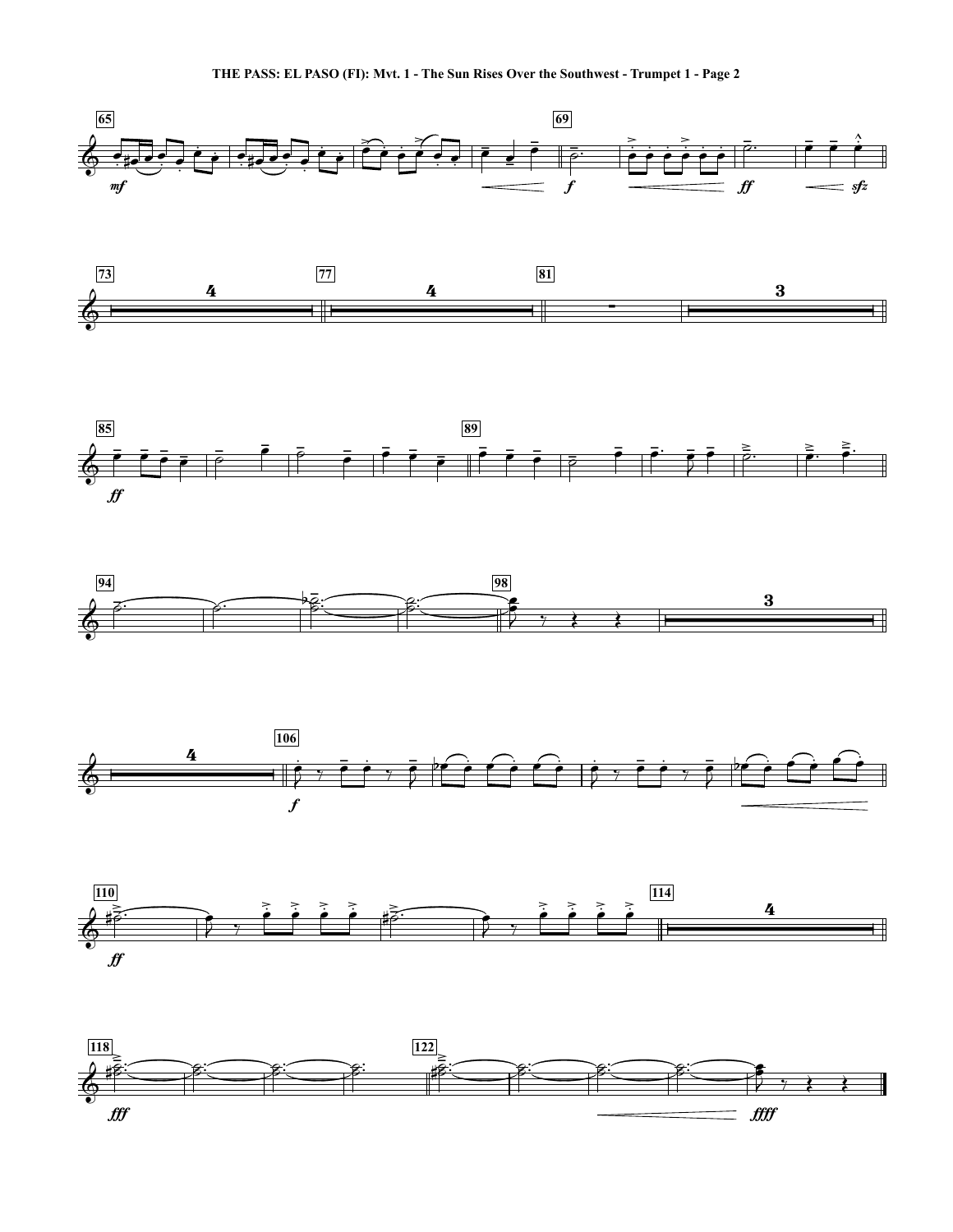# Drum Corps (Full Instrumentation) THE PASS: EL PASO



Copyright © 2020 by Key Poulan Music. Fresno, California (www.keypoulanmusic.com). All Rights Reserved. International Copyright Secured. Warning: Unauthorized reproduction of this publication in any format is subject to criminal violation under Federal Law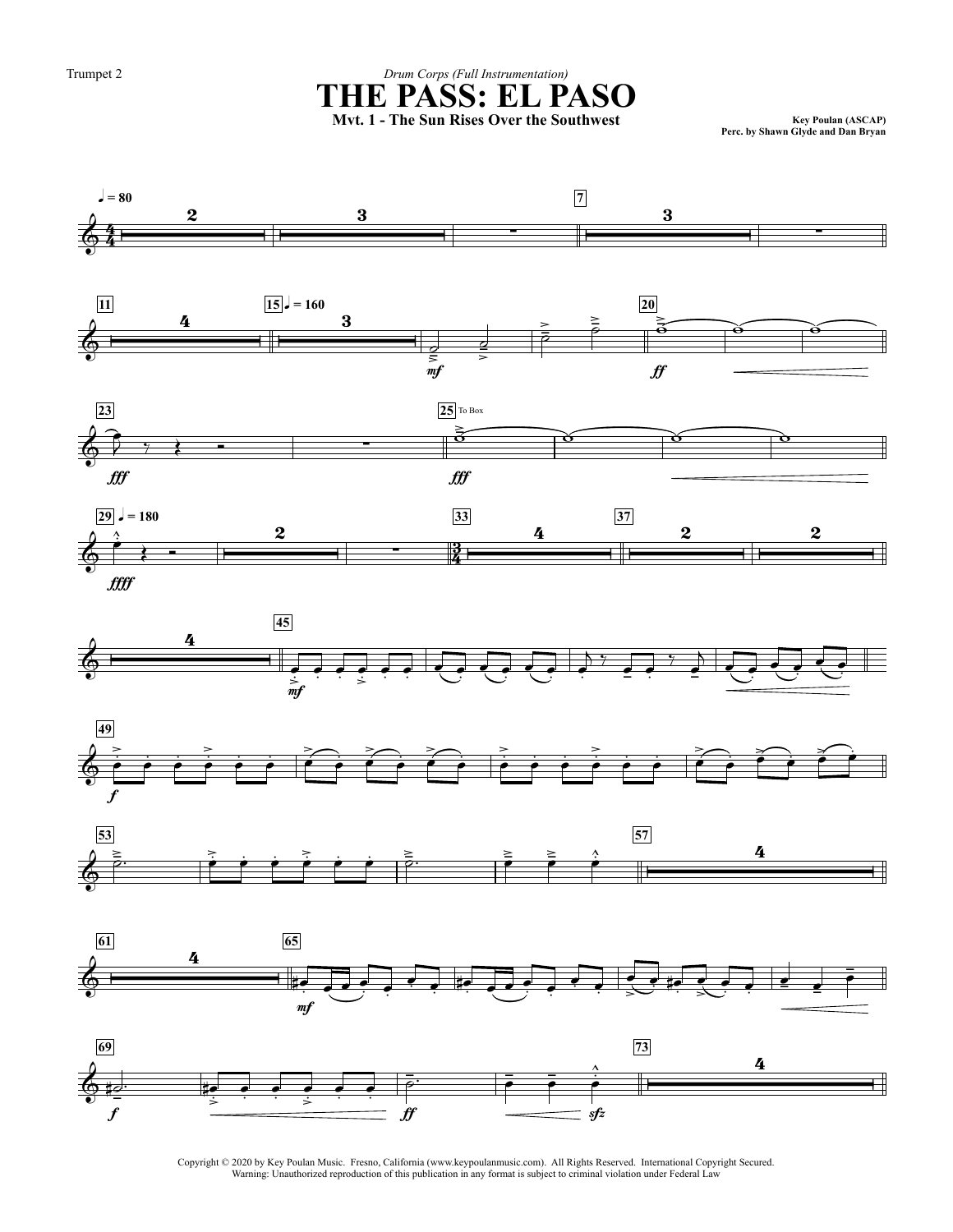







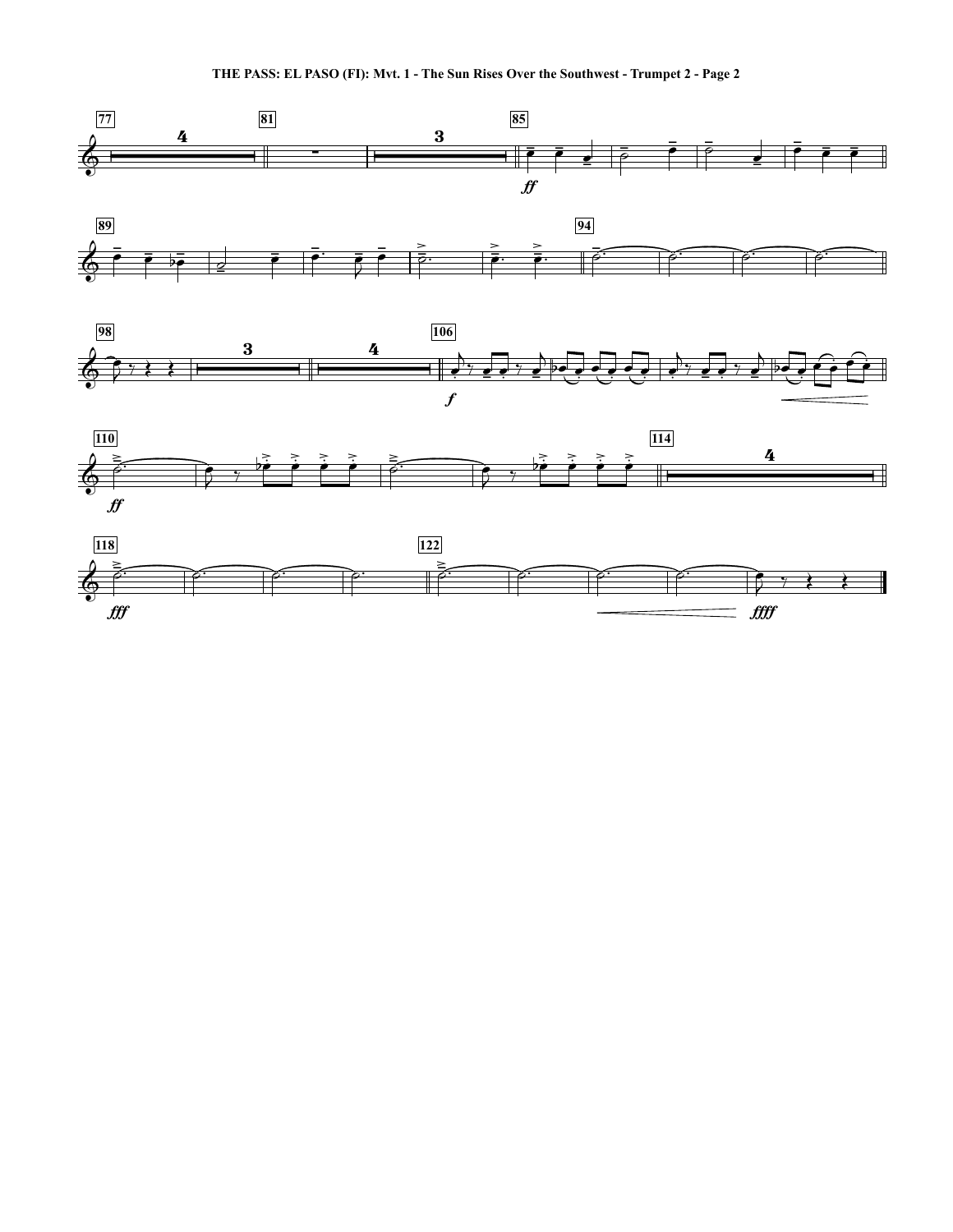## Drum Corps (Full Instrumentation) THE PASS: EL PASO



Copyright © 2020 by Key Poulan Music. Fresno, California (www.keypoulanmusic.com). All Rights Reserved. International Copyright Secured. Warning: Unauthorized reproduction of this publication in any format is subject to criminal violation under Federal Law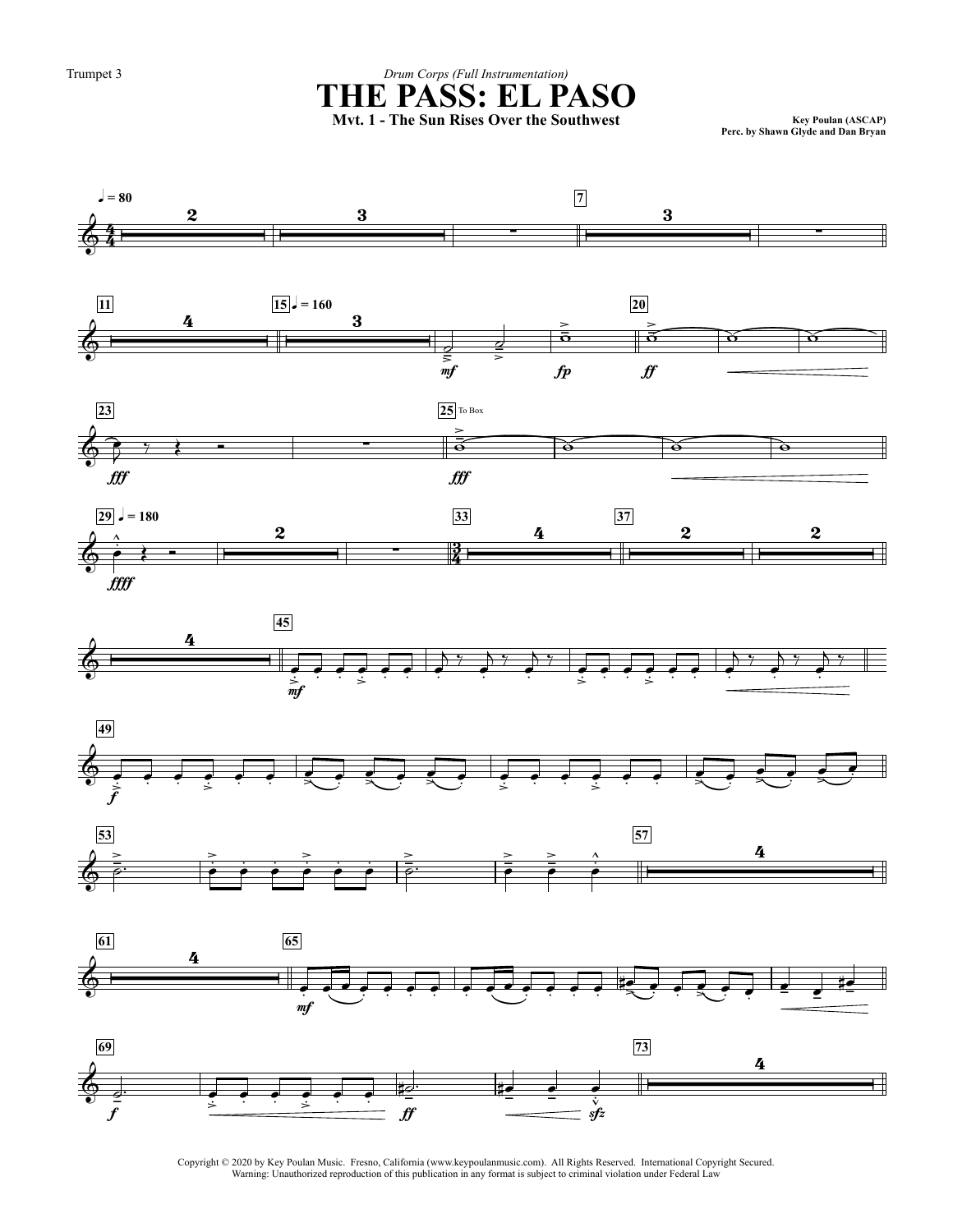







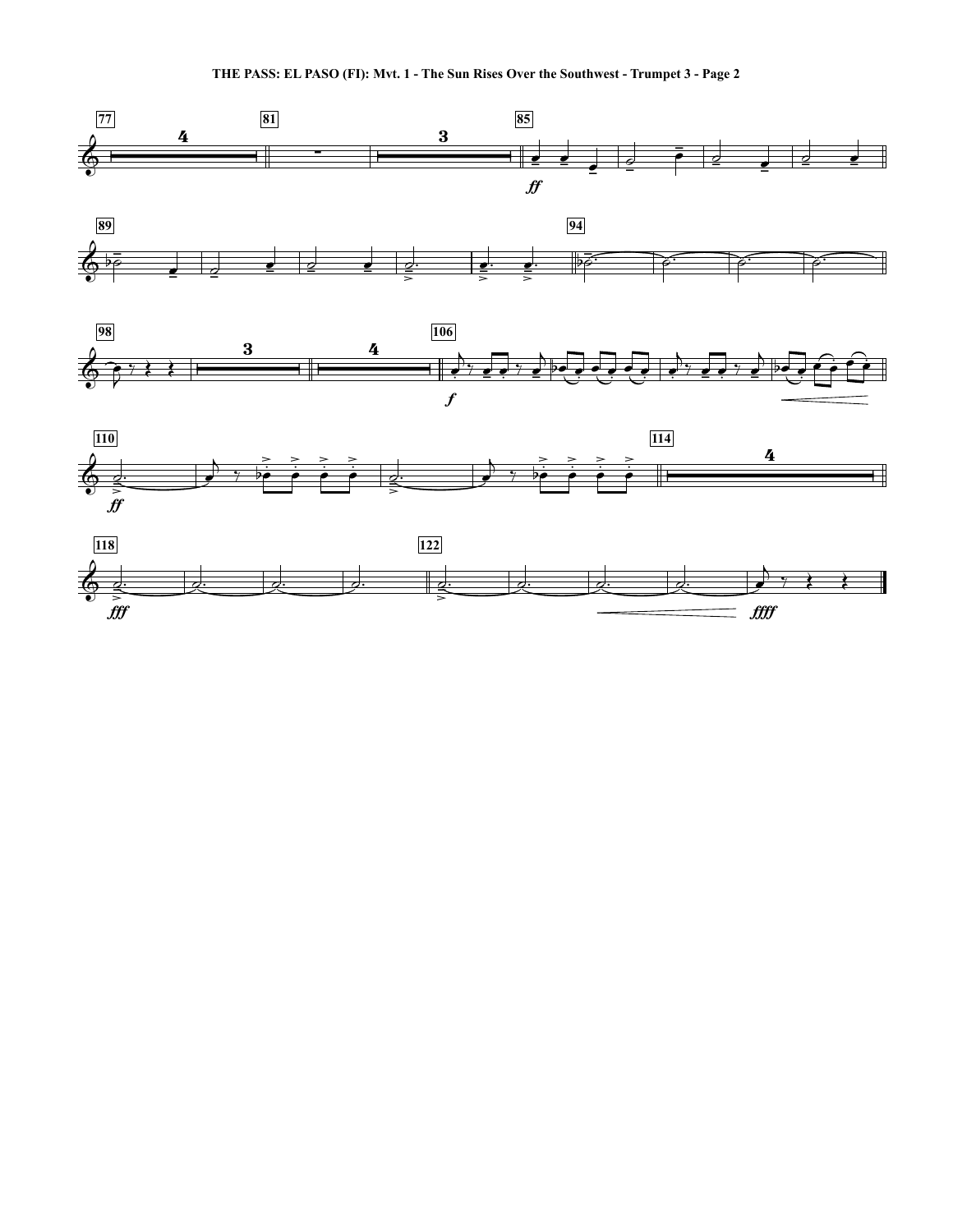## Drum Corps (Full Instrumentation) **THE PASS: EL PASO** Myt. 1 - The Sun Rises Over the Southwest

Key Poulan (ASCAP)<br>Perc. by Shawn Glyde and Dan Bryan

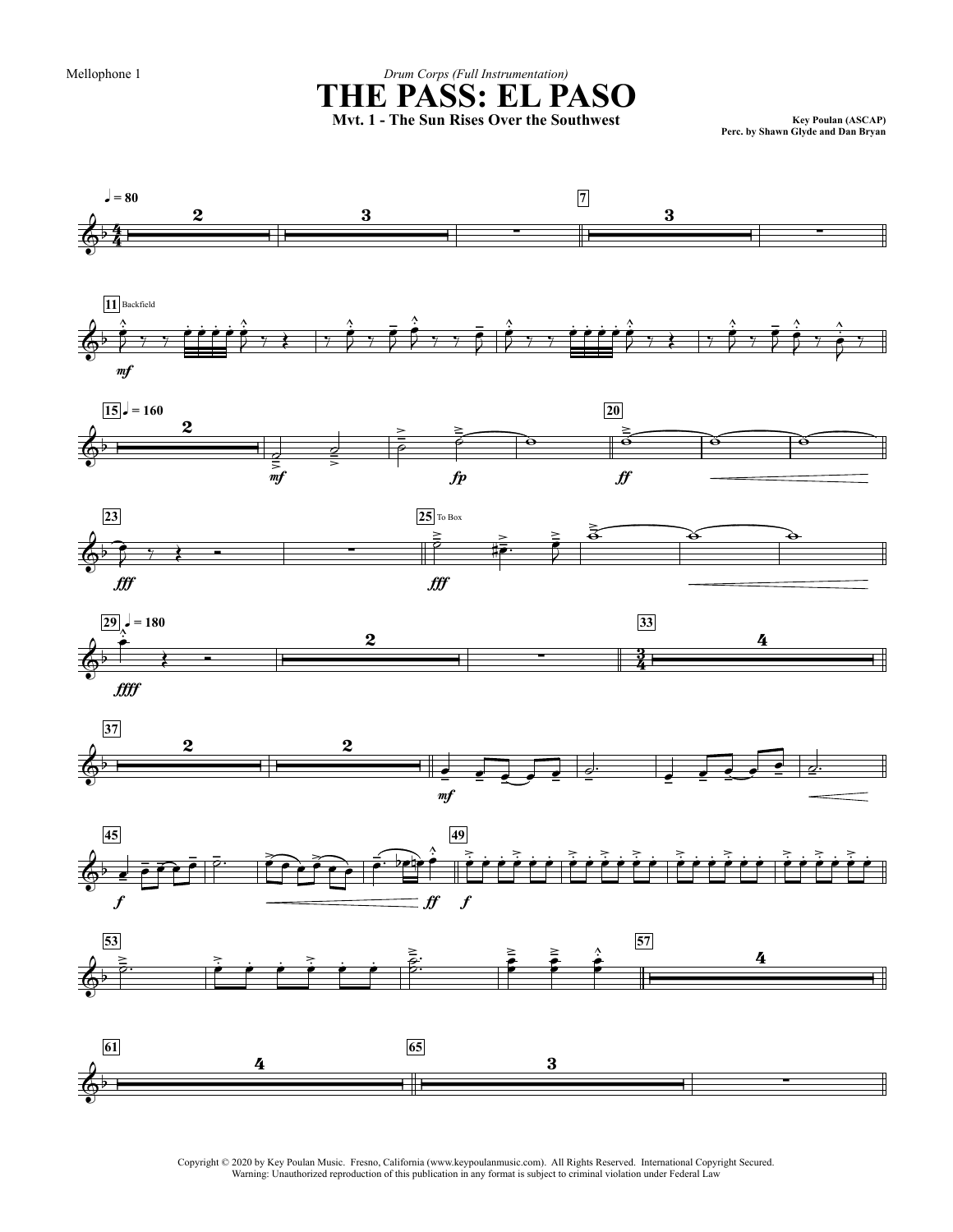











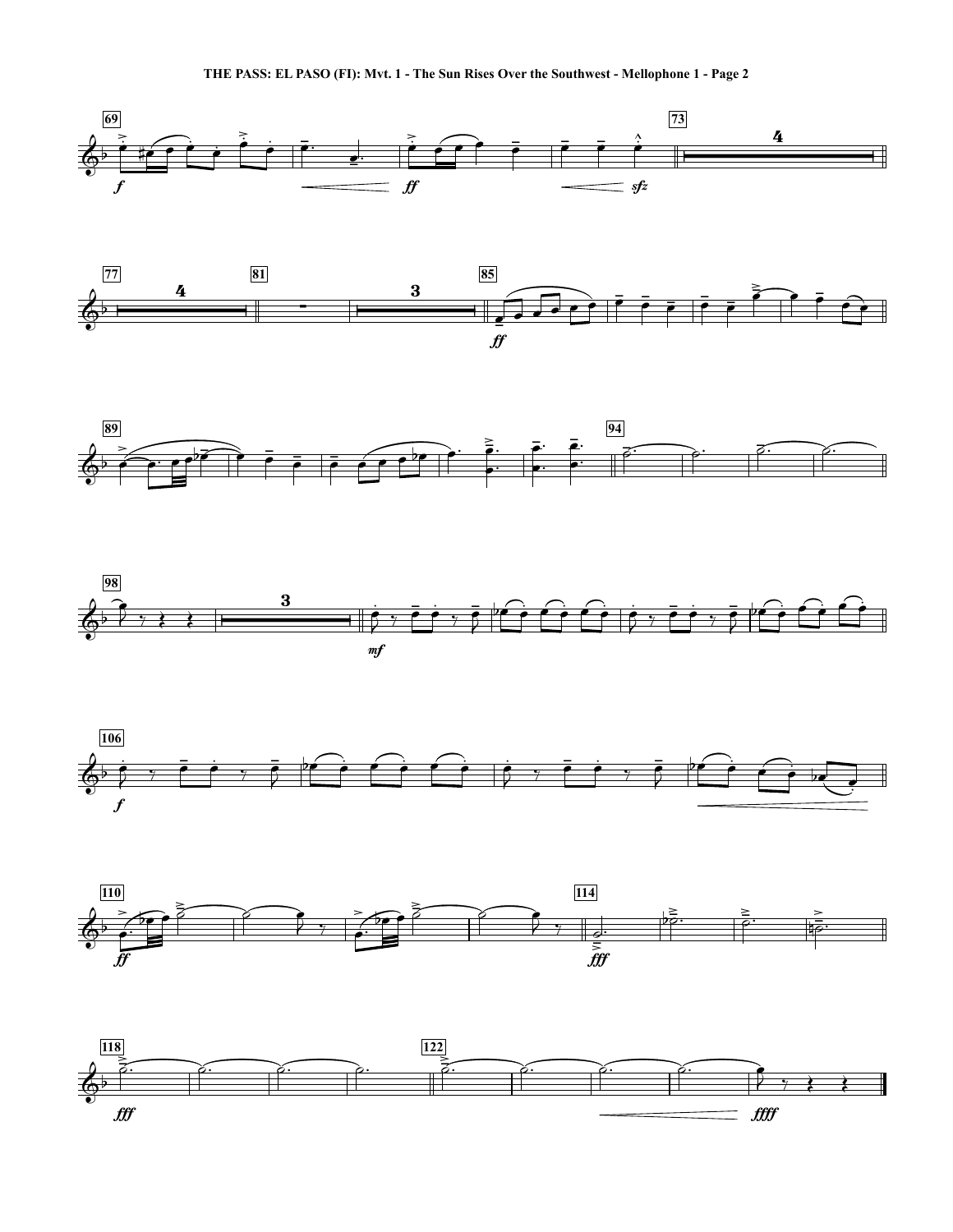# Drum Corps (Full Instrumentation) THE PASS: EL PASO

Key Poulan (ASCAP)<br>Perc. by Shawn Glyde and Dan Bryan

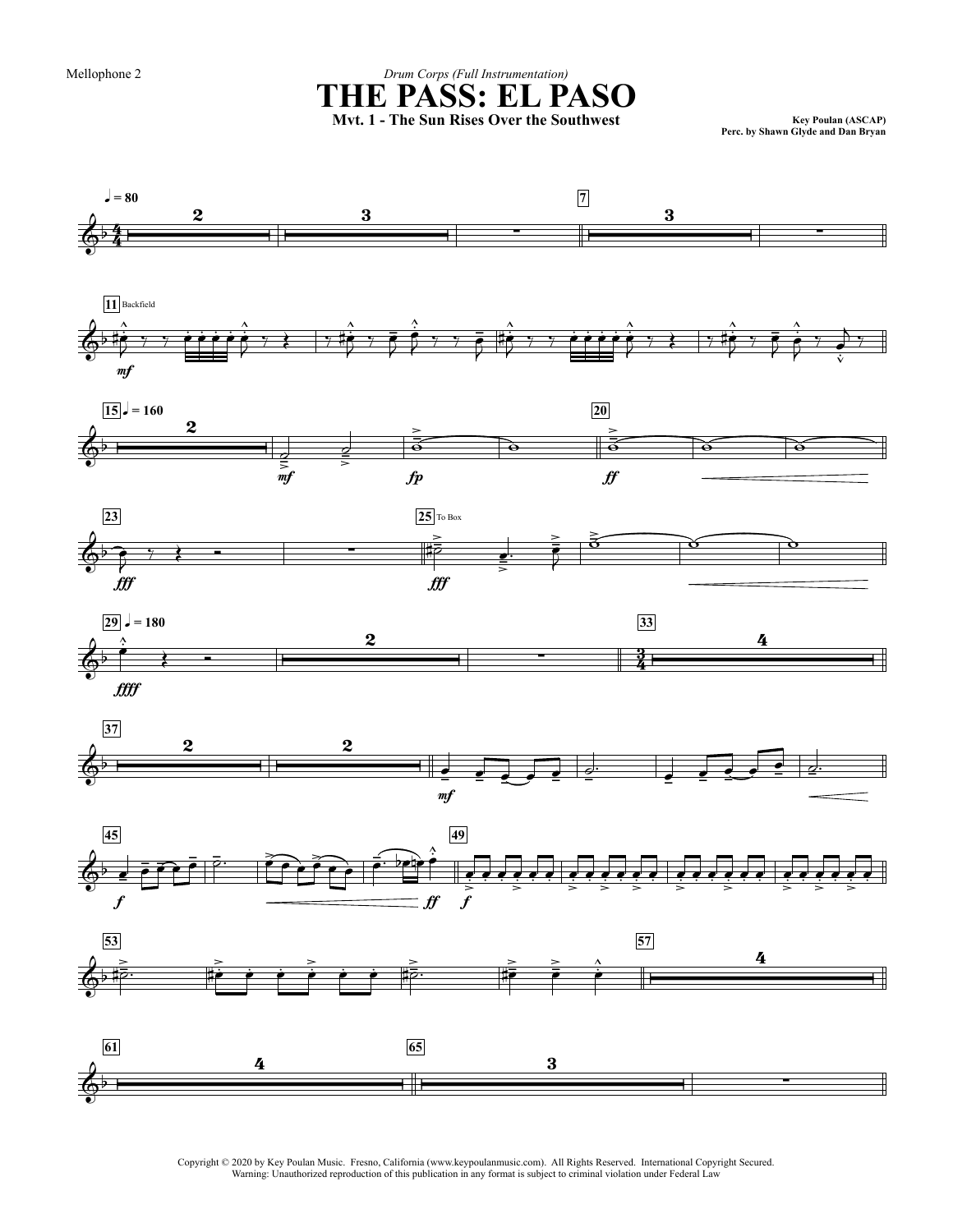











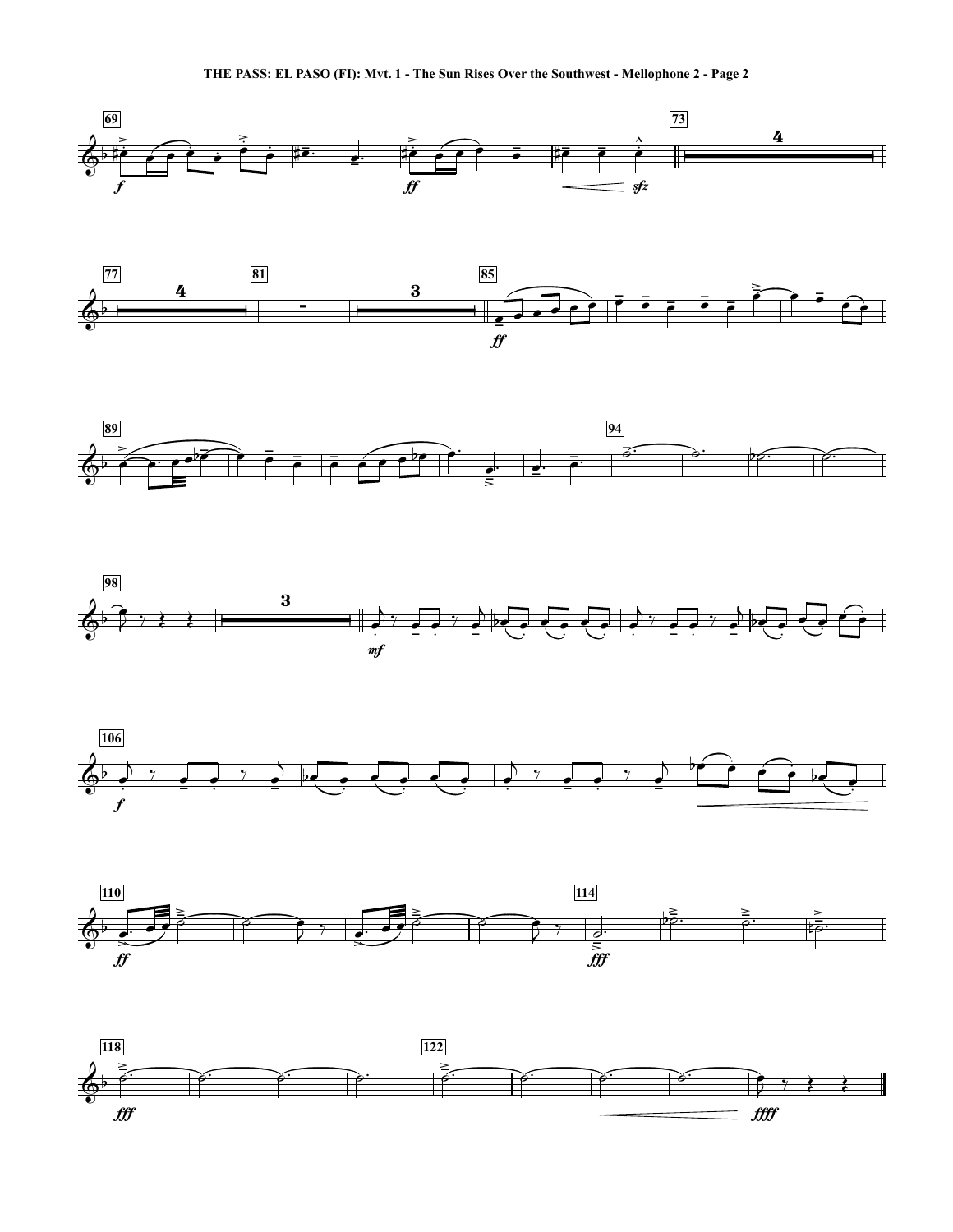



Copyright © 2020 by Key Poulan Music. Fresno, California (www.keypoulanmusic.com). All Rights Reserved. International Copyright Secured.<br>Warning: Uportherized repreduction of this publisation in one format is subject to e Warning: Unauthorized reproduction of this publication in any format is subject to criminal violation under Federal Law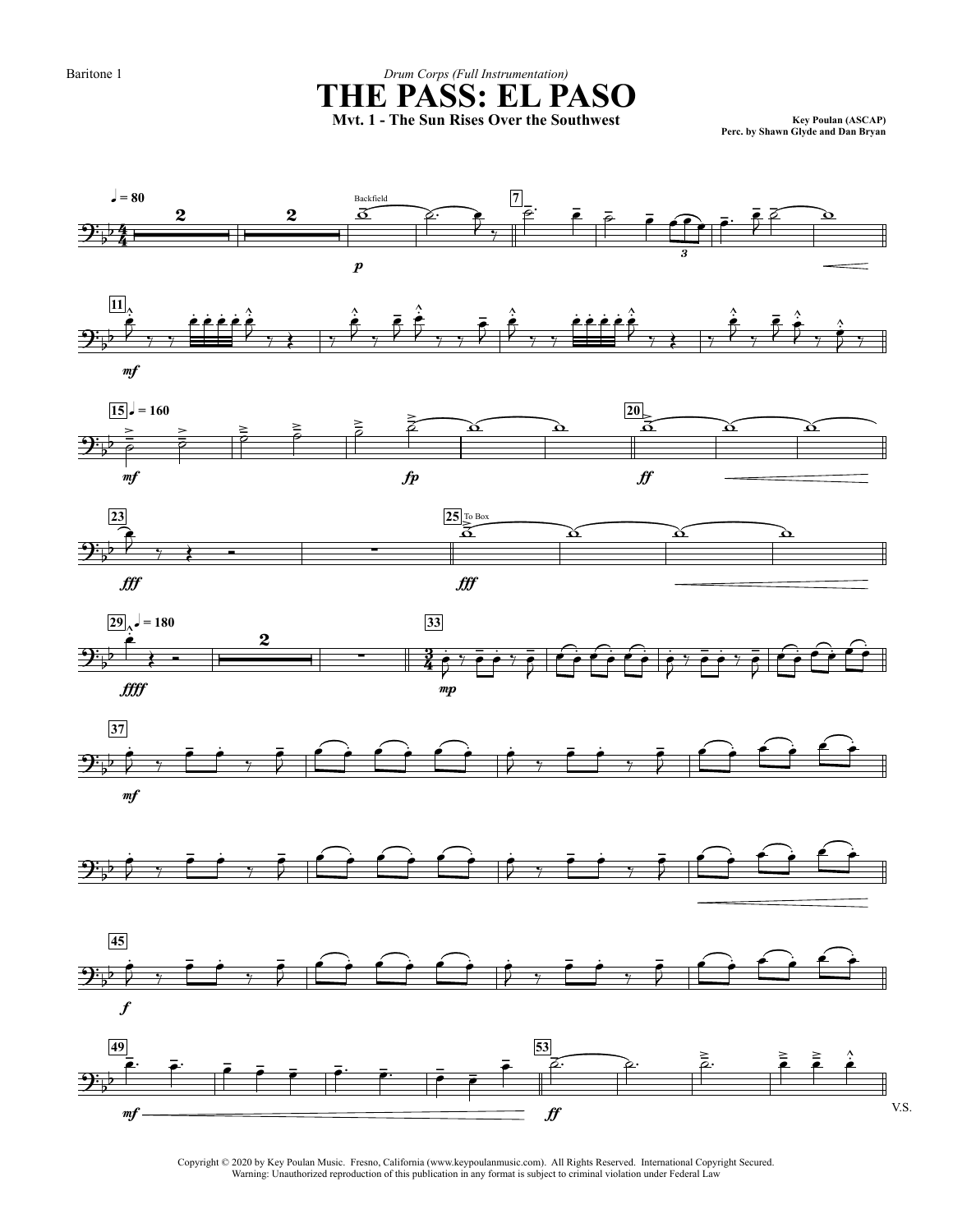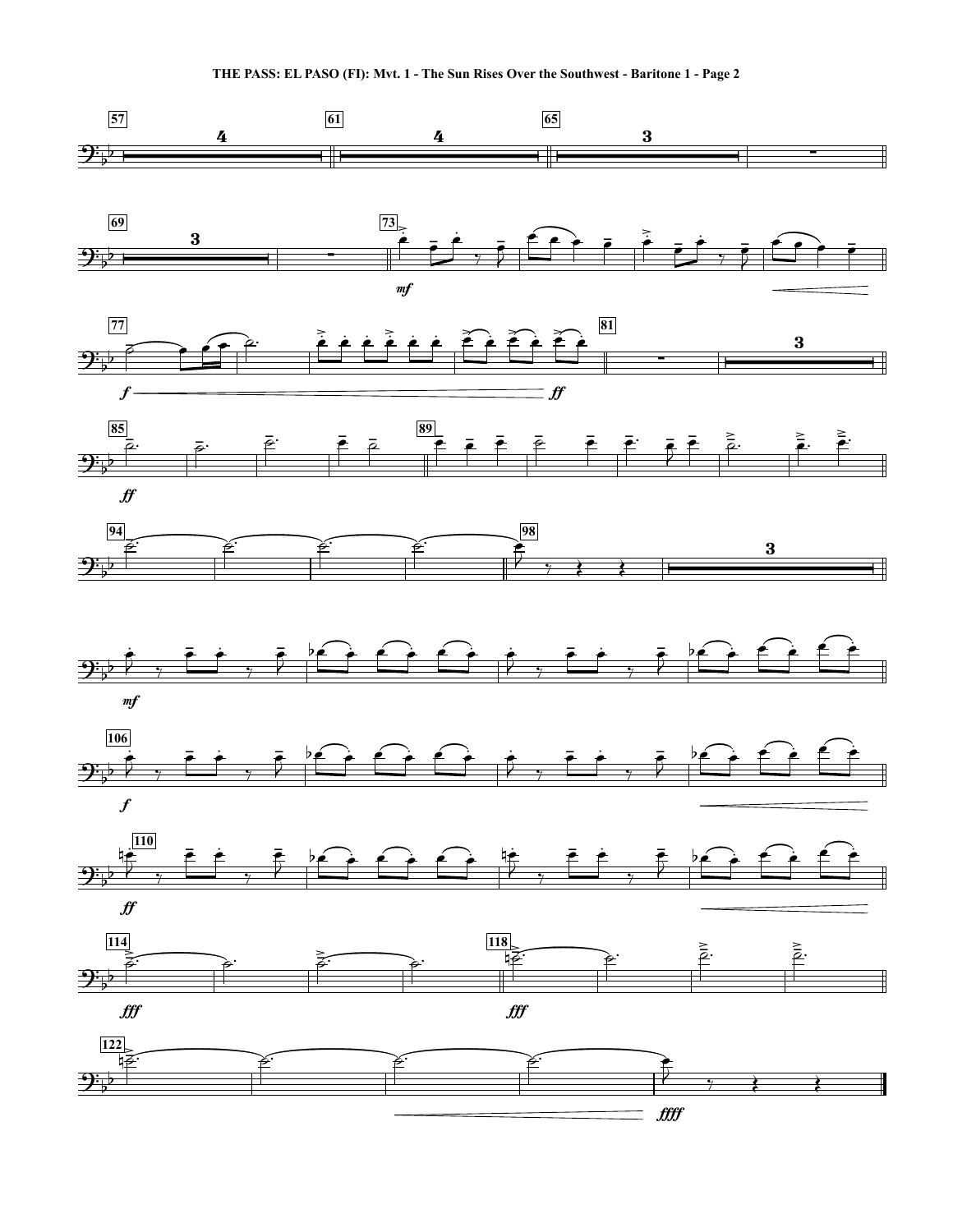

Copyright © 2020 by Key Poulan Music. Fresno, California (www.keypoulanmusic.com). All Rights Reserved. International Copyright Secured.<br>Warning: Uportherized repreduction of this publisation in one format is subject to e Warning: Unauthorized reproduction of this publication in any format is subject to criminal violation under Federal Law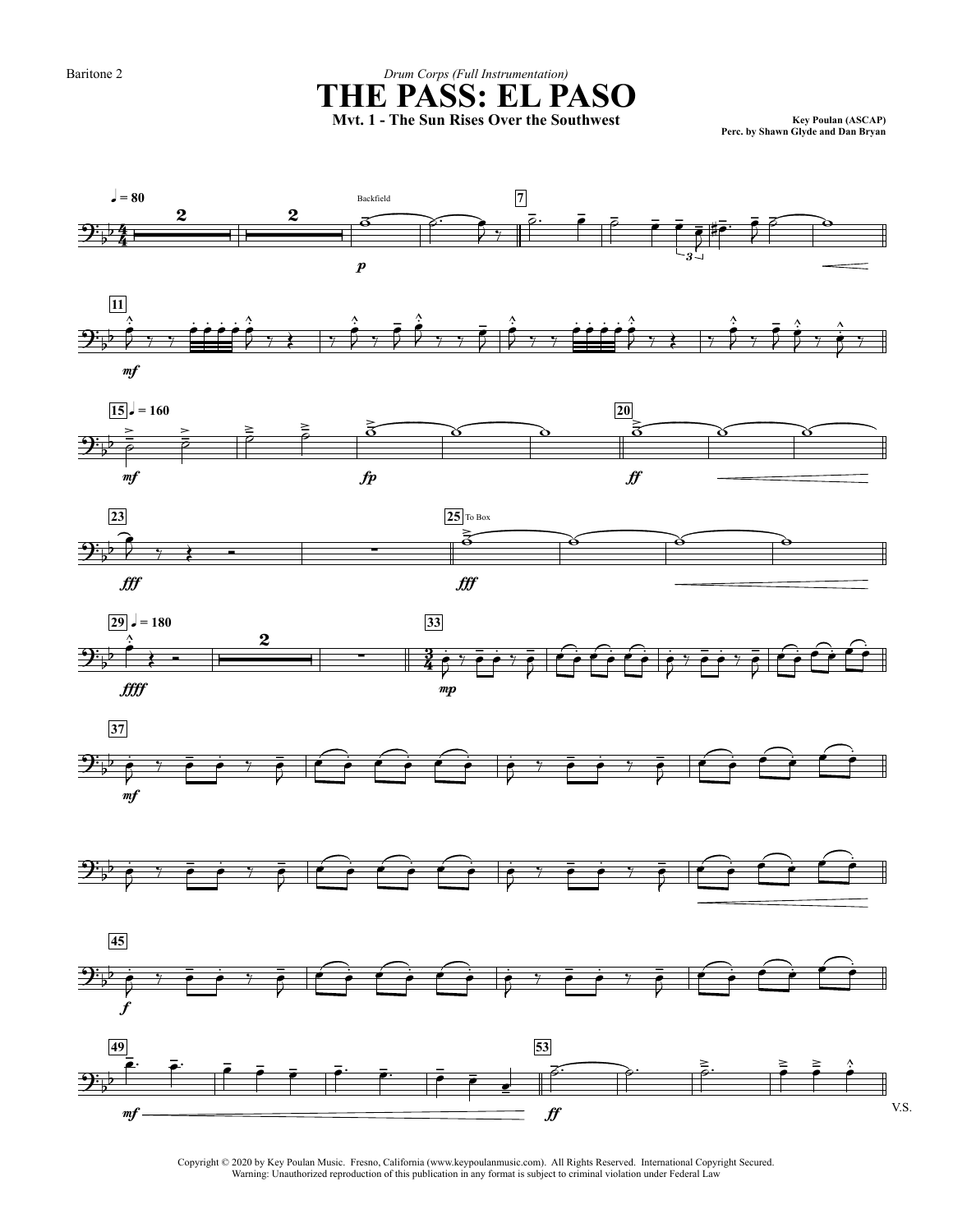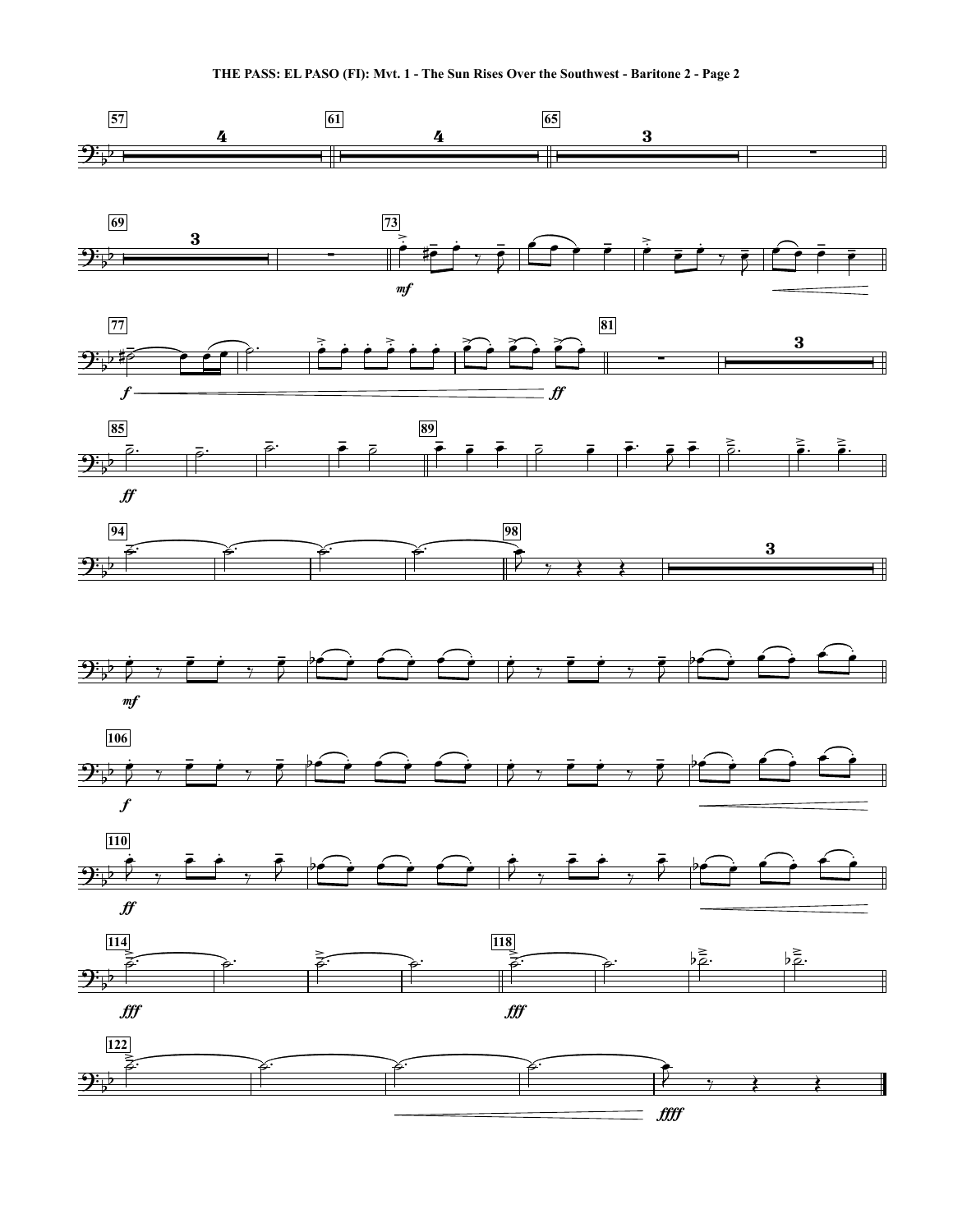

Copyright © 2020 by Key Poulan Music. Fresno, California (www.keypoulanmusic.com). All Rights Reserved. International Copyright Secured.<br>Warning: Uportherized repreduction of this publisation in one format is subject to e Warning: Unauthorized reproduction of this publication in any format is subject to criminal violation under Federal Law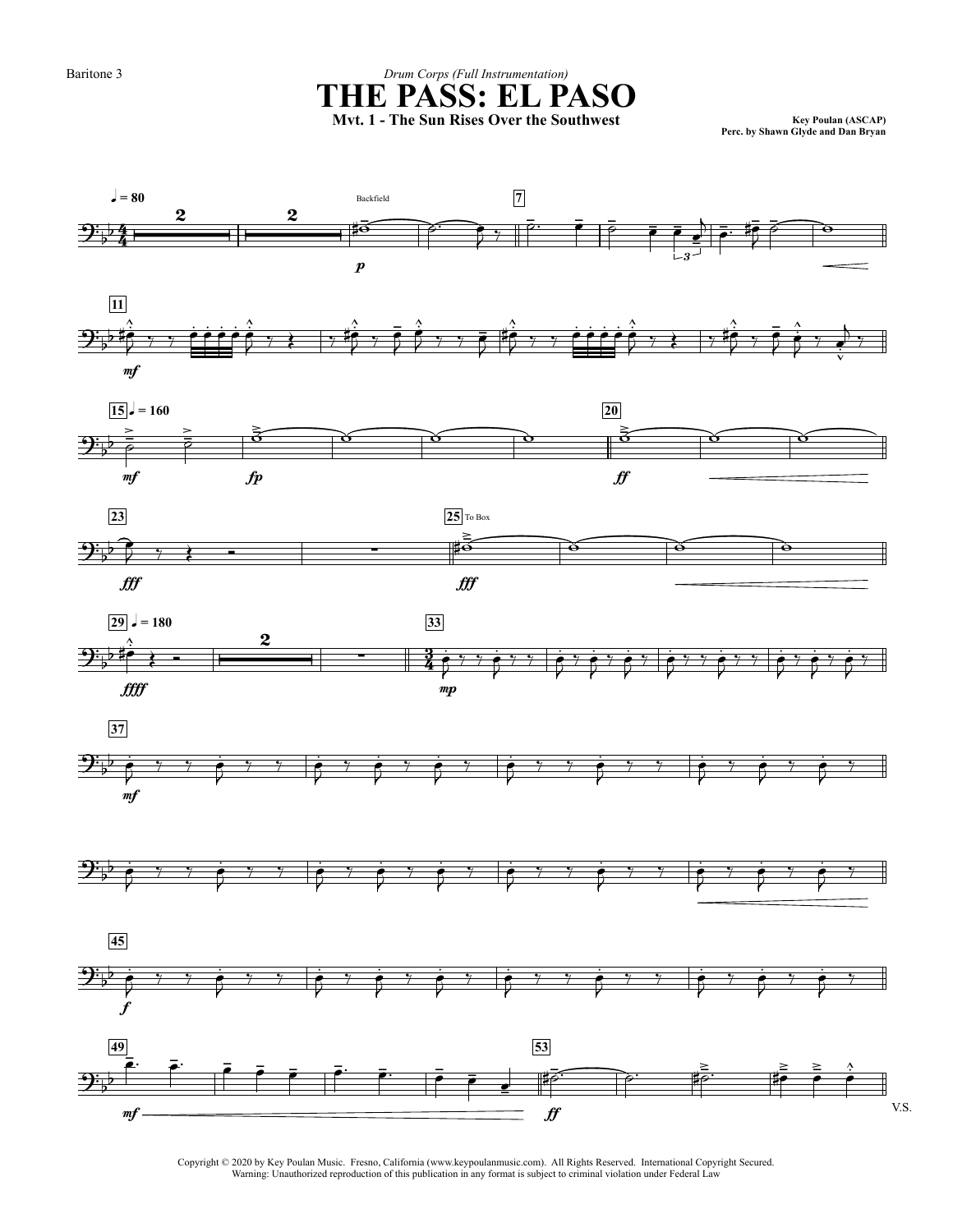![](_page_15_Figure_1.jpeg)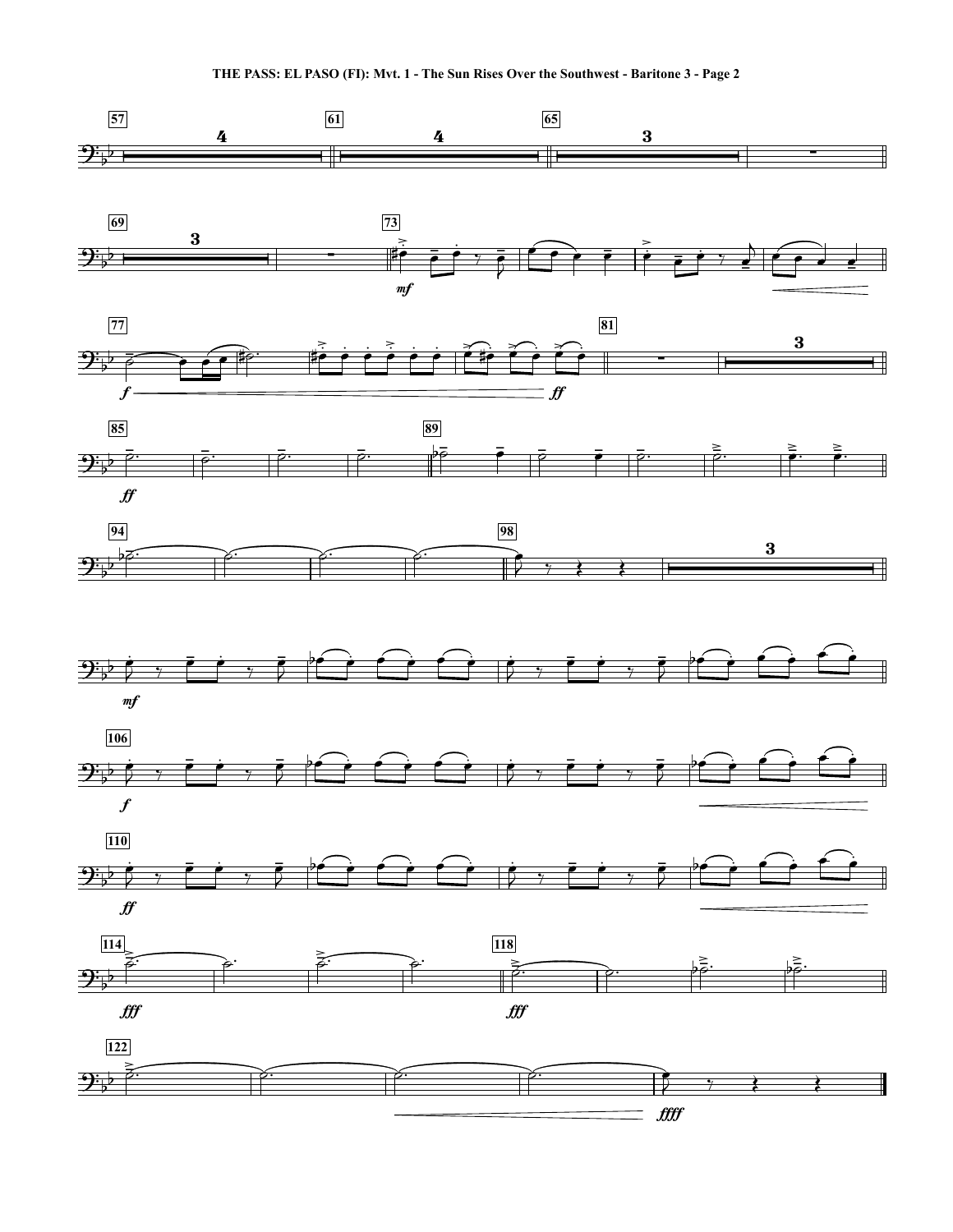**Mvt. 1 - The Sun Rises Over the Southwest THE PASS: EL PASO**

*Drum Corps (Full Instrumentation)*

![](_page_16_Figure_2.jpeg)

Copyright © 2020 by Key Poulan Music. Fresno, California (www.keypoulanmusic.com). All Rights Reserved. International Copyright Secured.<br>Warning: Uportherized repreduction of this publisation in one format is subject to e Warning: Unauthorized reproduction of this publication in any format is subject to criminal violation under Federal Law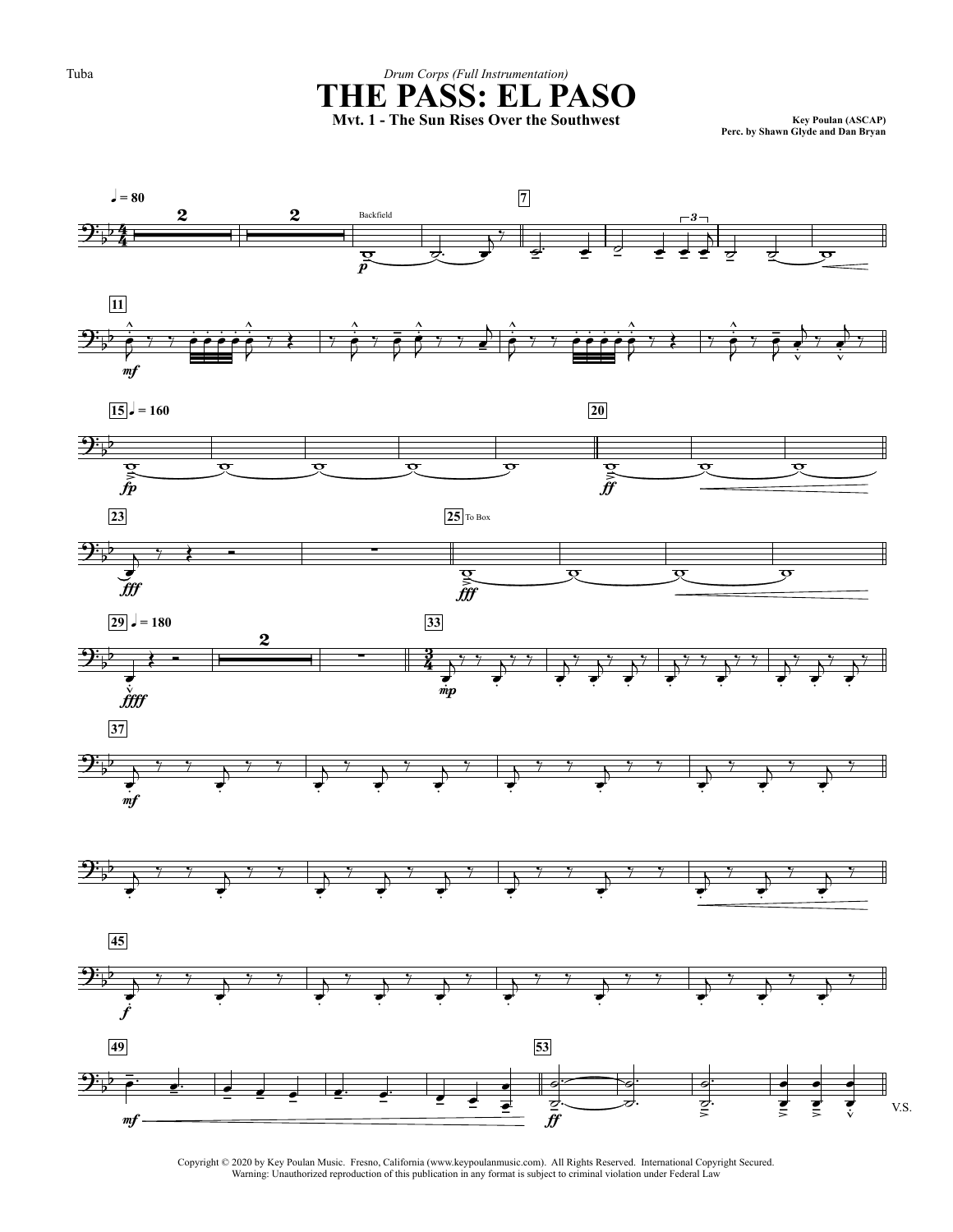![](_page_17_Figure_1.jpeg)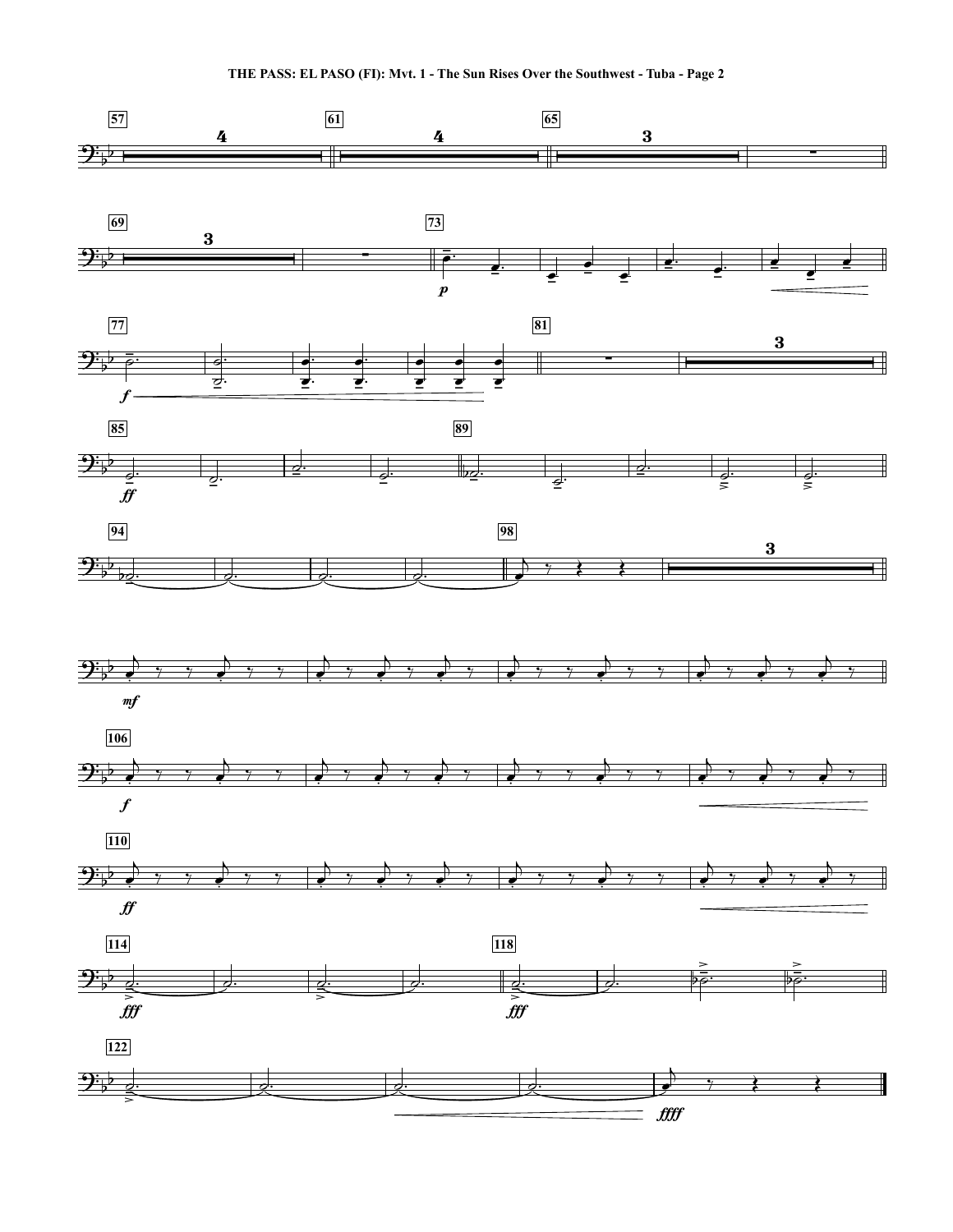### Drum Corps (Full Instrumentation) **THE PASS: EL PASO** Mvt. 1 - The Sun Rises Over the Southwest

![](_page_18_Figure_3.jpeg)

Copyright © 2020 by Key Poulan Music. Fresno, California (www.keypoulanmusic.com). All Rights Reserved. International Copyright Secured. Warning: Unauthorized reproduction of this publication in any format is subject to criminal violation under Federal Law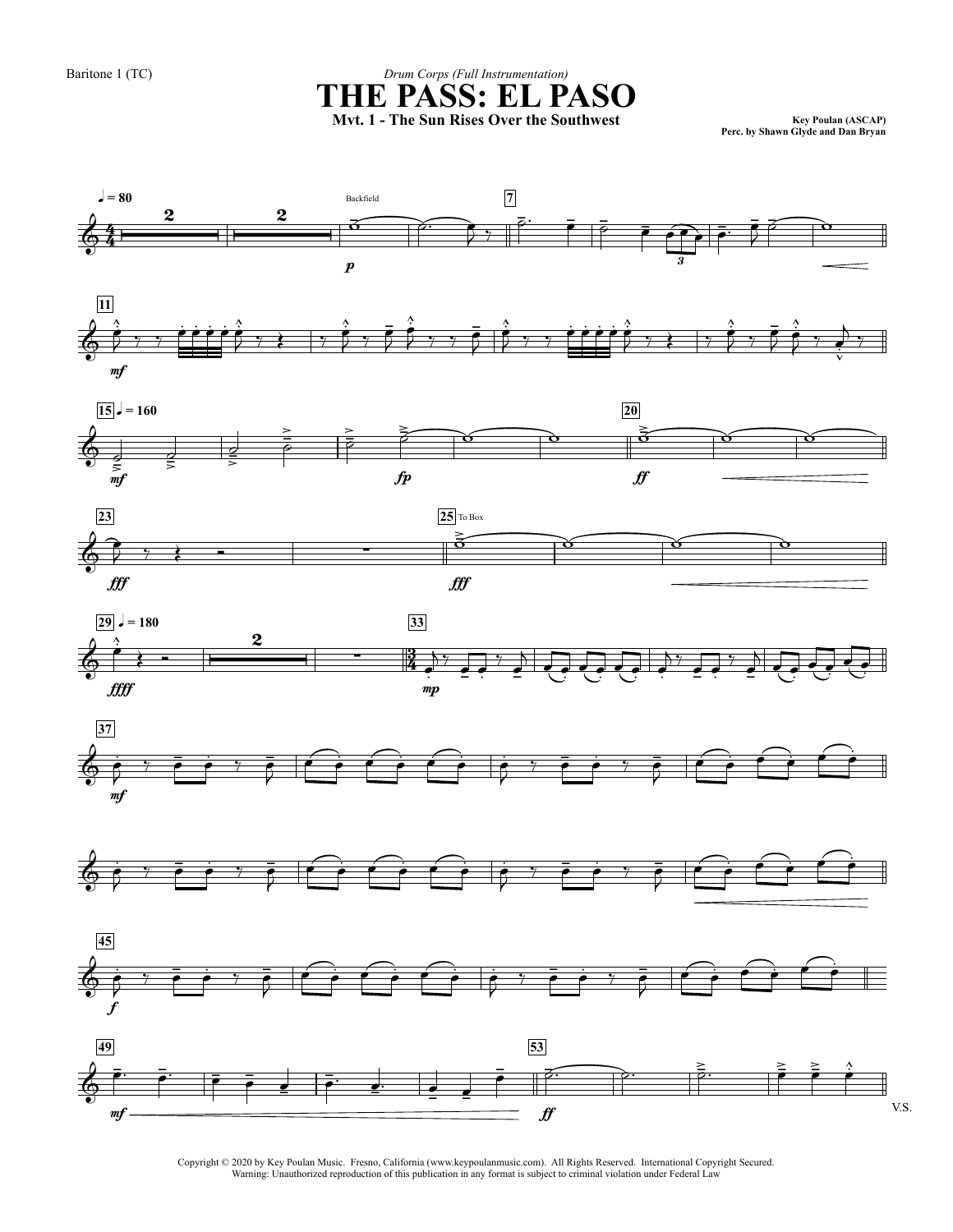![](_page_19_Figure_0.jpeg)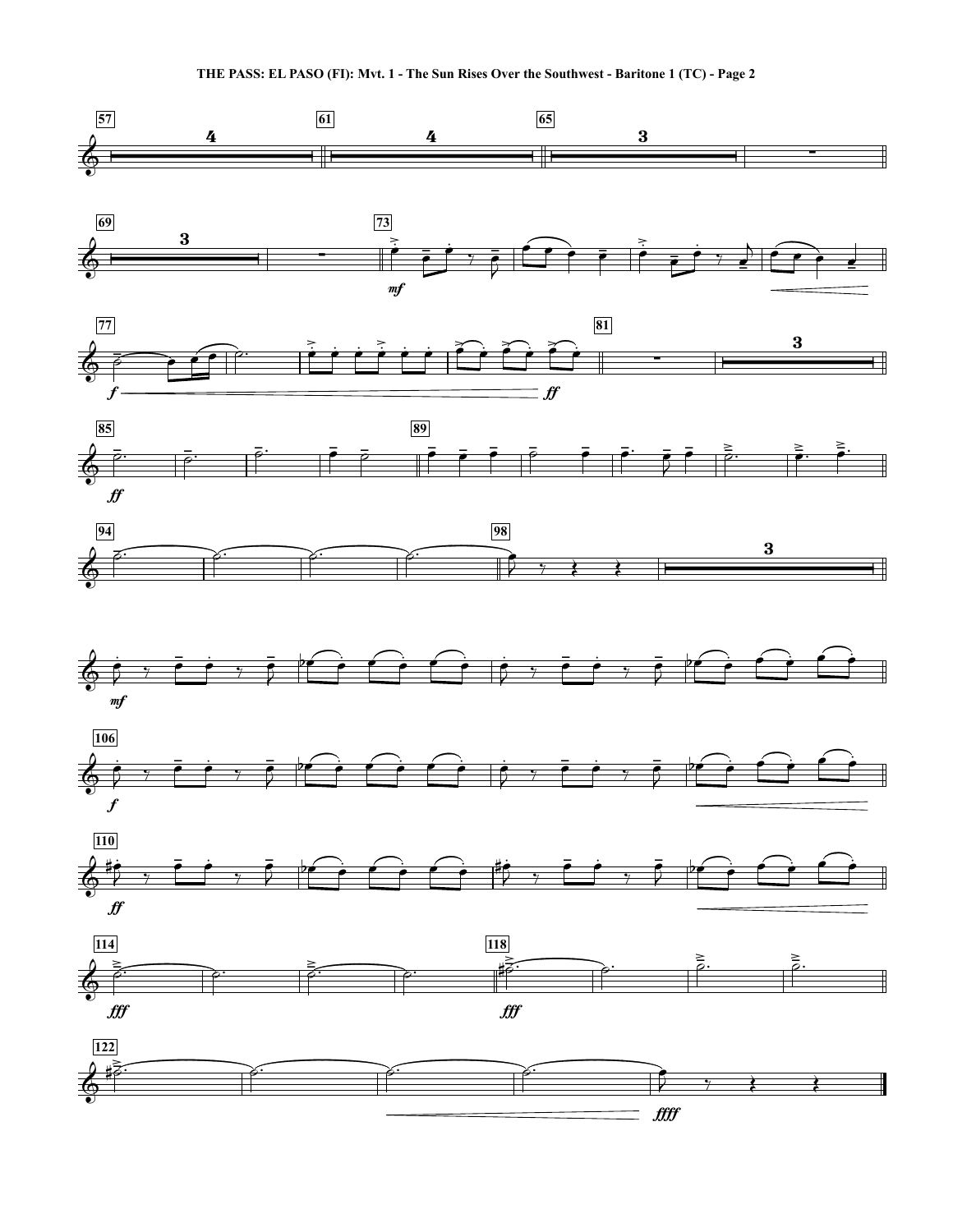![](_page_20_Figure_3.jpeg)

Copyright © 2020 by Key Poulan Music. Fresno, California (www.keypoulanmusic.com). All Rights Reserved. International Copyright Secured.<br>Warning: Uportherized repreduction of this publisation in one format is subject to e Warning: Unauthorized reproduction of this publication in any format is subject to criminal violation under Federal Law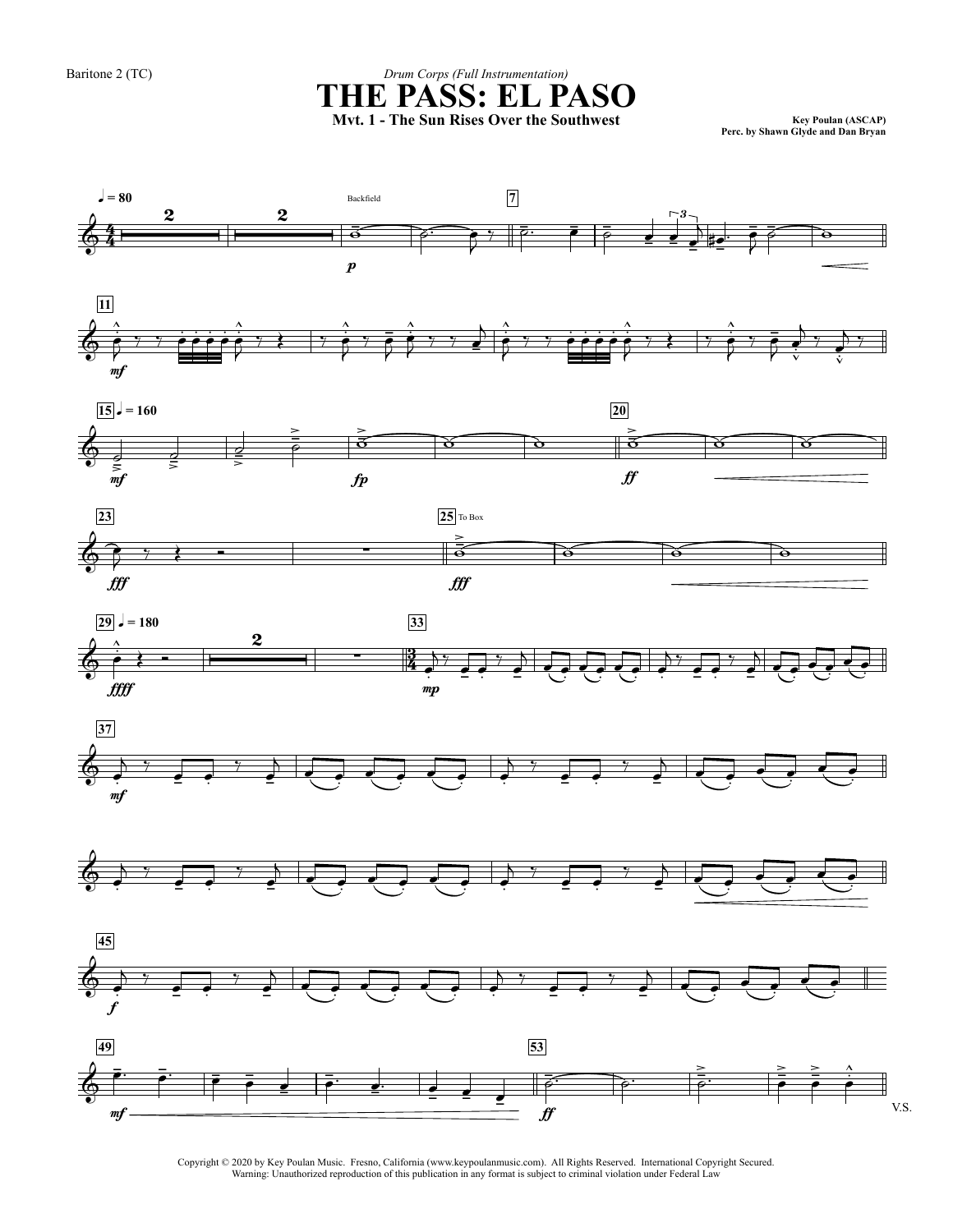![](_page_21_Figure_0.jpeg)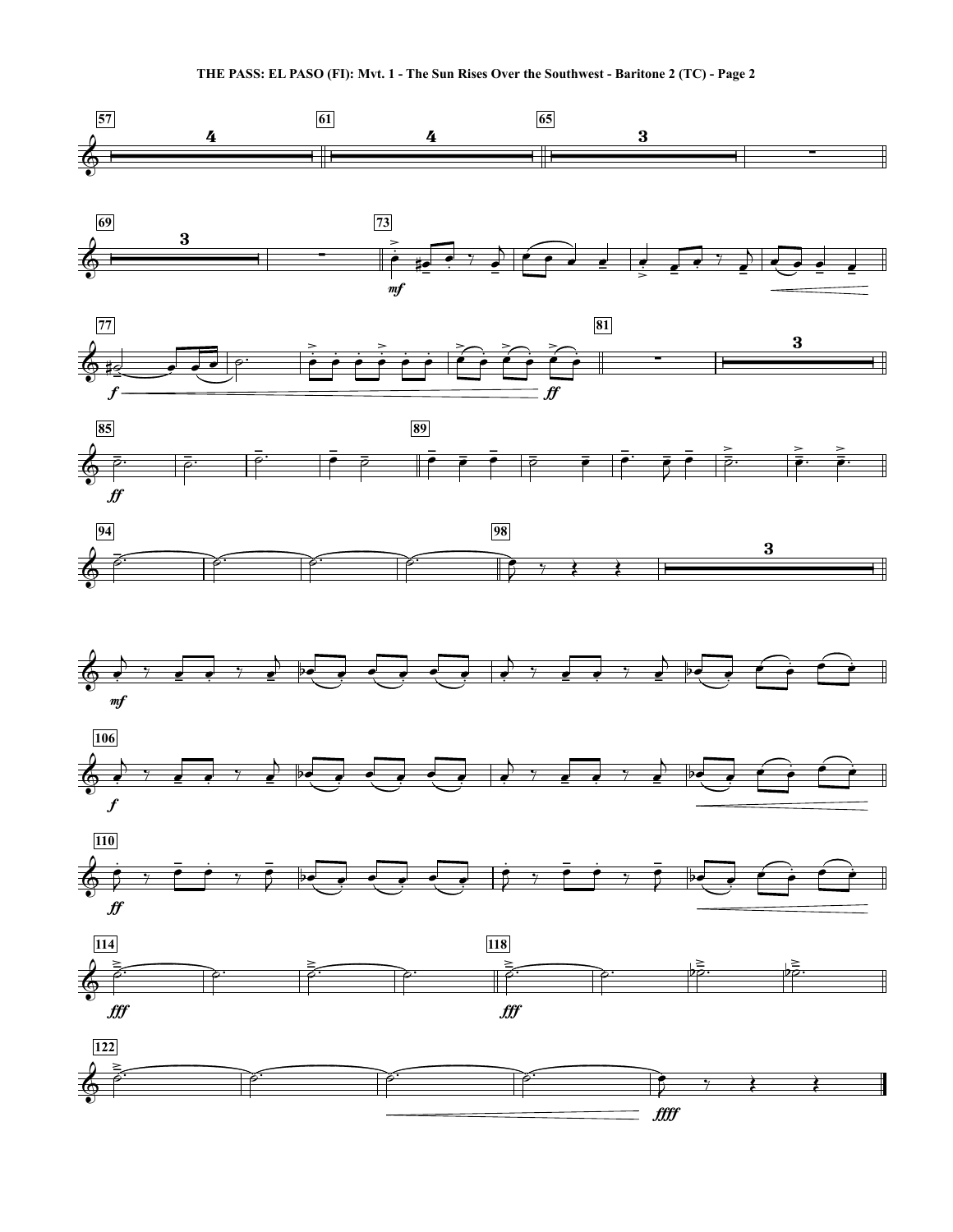### Drum Corps (Full Instrumentation) **THE PASS: EL PASO** Myt. 1 - The Sun Rises Over the Southwest

Key Poulan (ASCAP)<br>Perc. by Shawn Glyde and Dan Bryan

![](_page_22_Figure_3.jpeg)